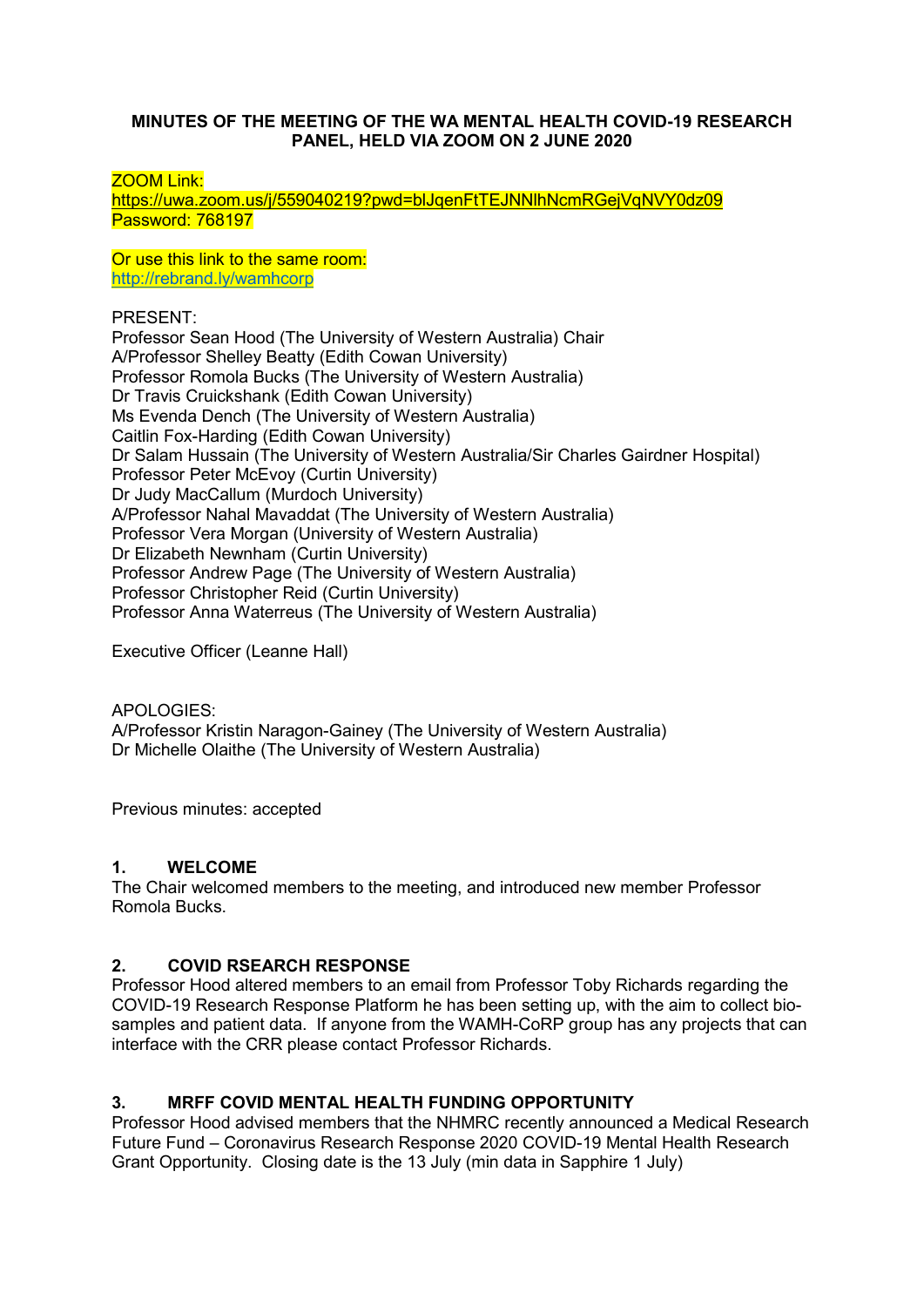[https://www.grants.gov.au/?event=public.GO.show&GOUUID=A25B83FA-06E4-20E4-](https://www.grants.gov.au/?event=public.GO.show&GOUUID=A25B83FA-06E4-20E4-E4565F9DED9DE54B) [E4565F9DED9DE54B](https://www.grants.gov.au/?event=public.GO.show&GOUUID=A25B83FA-06E4-20E4-E4565F9DED9DE54B)

Value: max amount for a single grant is \$1 million, up to \$3M available in 2020-21 Maximum grant period: 18 months

Objective: to support research to understand how the mental health system can be enhanced to be most effective and responsive during and following the acute COVID-19 crisis. This may include consolidating data systems, helping to design and deliver new treatments, new services, and new policies both during and beyond the crisis.

Outcome: to positively impact the lives of a significant number of Australians, especially those with pre-existing mental health issues and those with mental health issues arising from the COVID-19 crisis. The outcome of the research is also expected to have application beyond COVID-19 and extend to other natural disasters and widespread times of hardship.

Group to meet again next week to discuss a potential application.

## **3. DIRECTORY OF MEASURES**

Professor McEvoy advised that the CIVIC amendments are ready to be submitted to ethics. There are four versions – general, tertiary students, tertiary students and healthcare workers, with a digital health subgroup. Have also introduced a mid-point in the survey where participants can opt to continue or not.

Also querying the need to administer measures fortnightly as originally planned. Perhaps more appropriate to move to a monthly interval up to 3 months, and then 3 monthly up to 12 months.

Dr MacCallum queried whether is was possible to add additional investigators to the CIVIC ethics amendments, and if so, for those investigators to apply for reciprocal ethics through own University ethics. If any member would like their name added, please advise Leanne Hall.

# **4. WORKGROUP UPDATES**

### **a. CIVIC**

Professor Reid advised that Rhiannon Hulse, a post-doctoral researcher with a background in Public Health, will be working with CIVIC 3 days/week assisting with the mental health program, in particular focusing on the healthcare and education streams. Rhiannon should also be available to help with the preparation of a submission to the MRFF grant.

With regards to CIVIC, over 300 responses have been received to date. Have linked-in with a number of DETECT screening programs, and contacted the Chief Medical Officer and Assistant Director General of Health to request that a CIVC brochure be handed to people at the time of screening. No response has been received as yet. Professor Hood has a meeting with the ADG, Dr James Williamson, this Friday, so will follow-up this request.

FIFO work is continuing with the mineral resources group, and a new group commenced last week with Rio Tinto "Safe CBD" asymptomatic screening.

Also working with Dr Dominic Mallon (an immunologist with PathWest) on a longer term program of detecting cases in the community, and discussing how CIVIC can link-in.